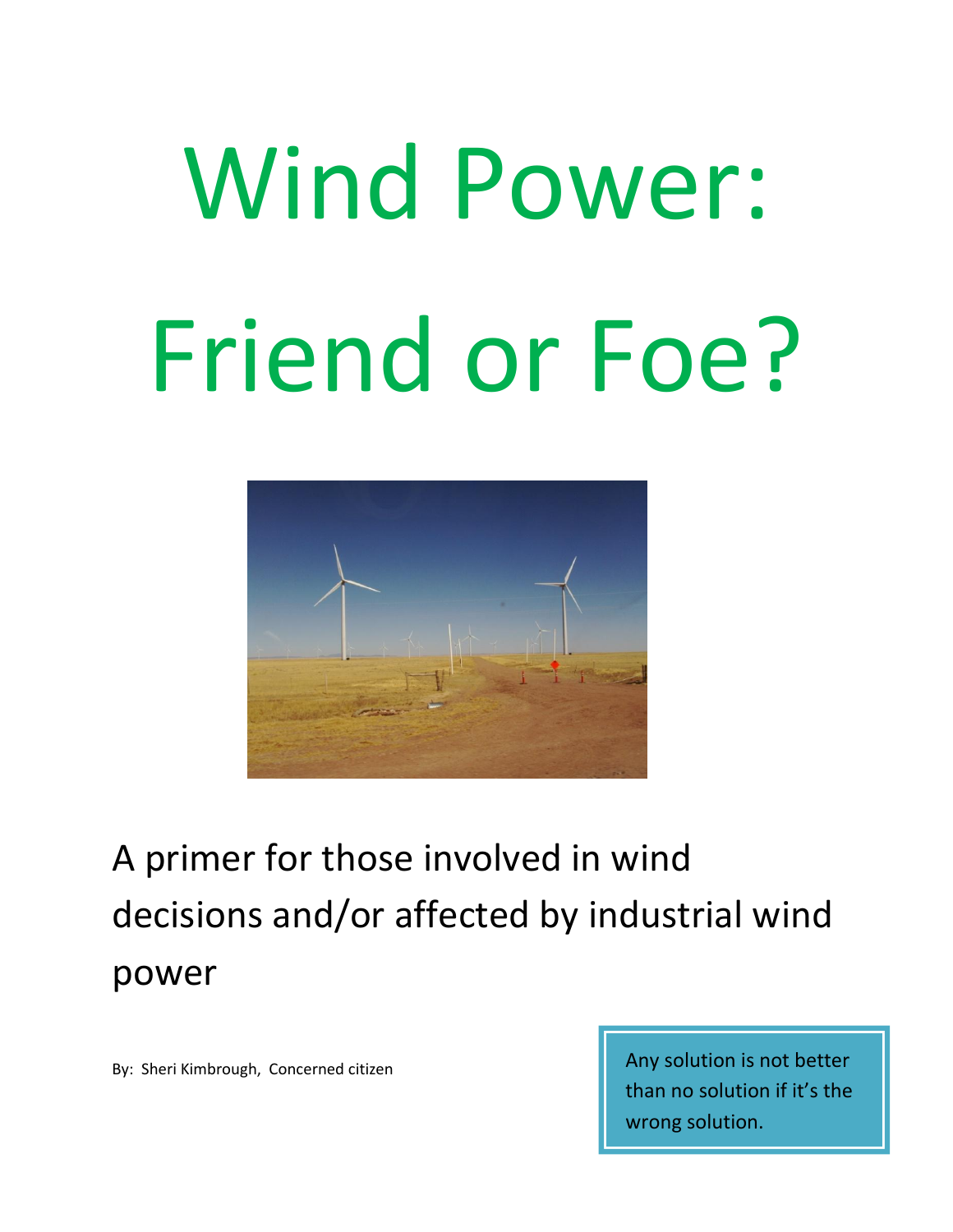Wind energy has been touted as the panacea for global warming and energy independence. Promoters tell us it's renewable and wind is free. Yes, wind is free. But wind does not convert itself to electricity. Therein lies the failure of the promise of wind.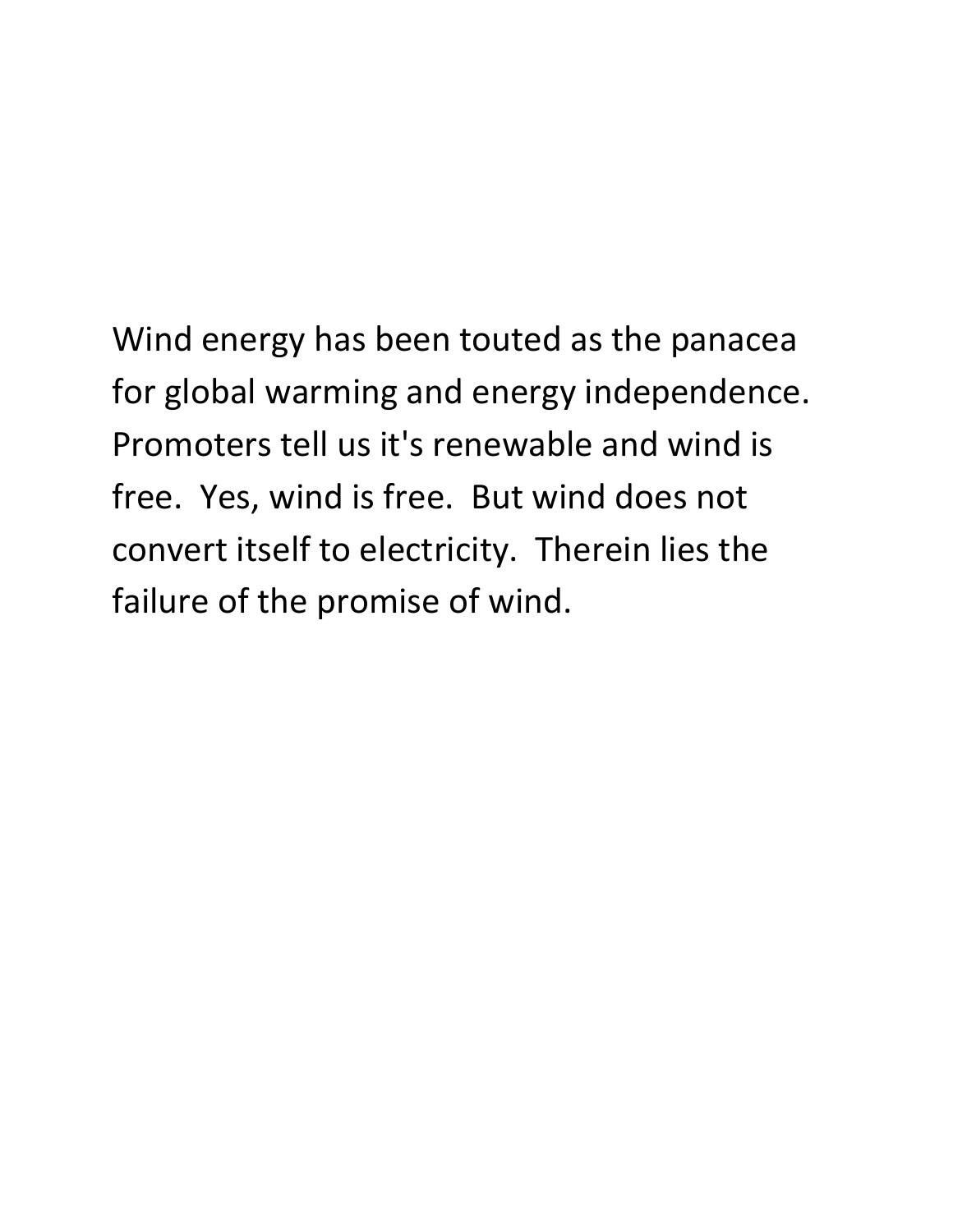Table of contents

| Short introduction       | $\mathbf{1}$   |
|--------------------------|----------------|
| Job creation             | 1              |
| Land issues              | $\mathbf{1}$   |
| Mining and other aspects | $\overline{2}$ |
| Too much wind            | 3              |
| <b>Bird deaths</b>       | 4              |
| <b>Noise</b>             | 4              |
| Property values          | 5              |
| Lights                   | 6              |
| Wildlife                 | 6              |
| Visual impact            | 7              |
| Intermittent nature      | 8              |
| <b>Actual results</b>    | 9              |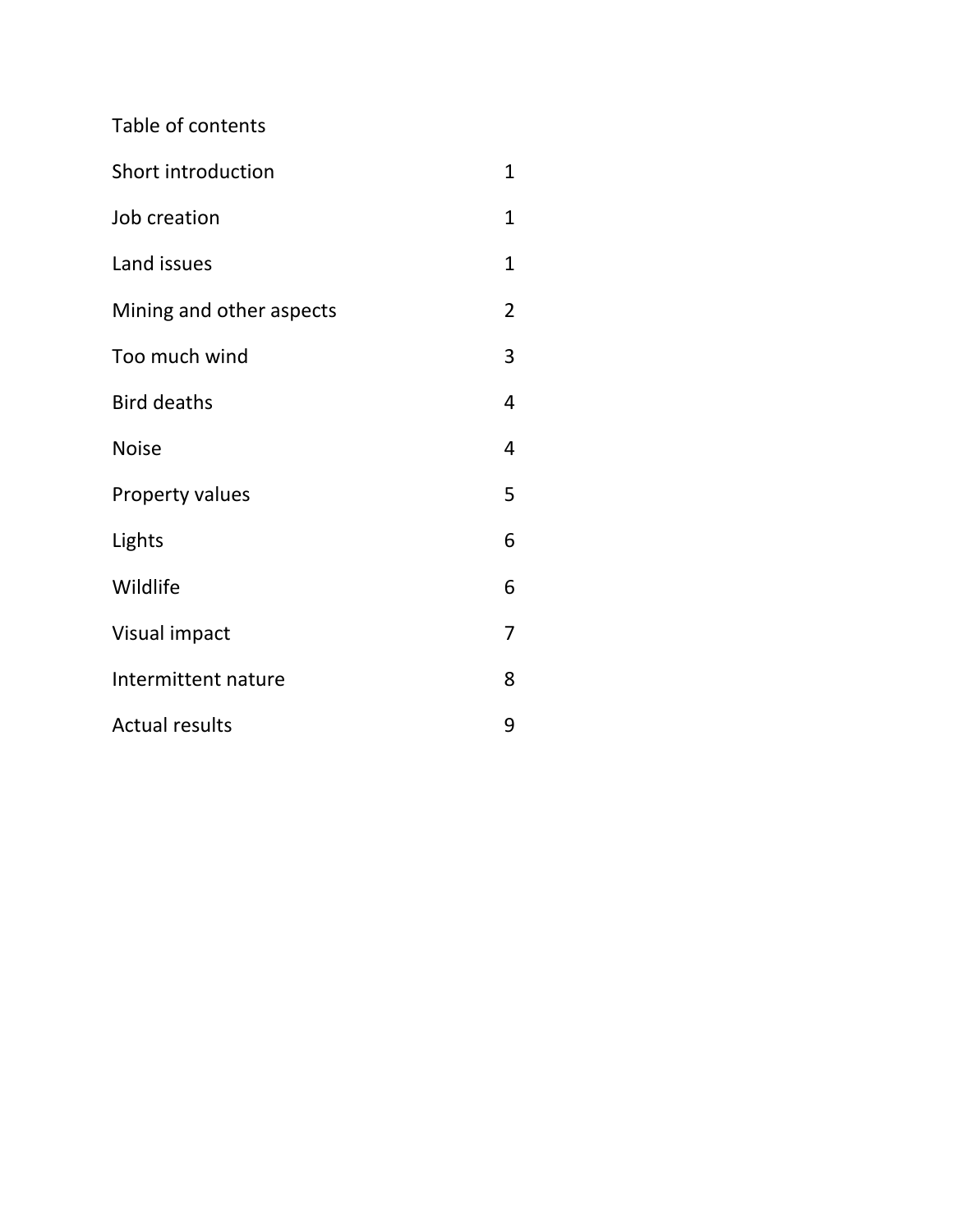This paper addresses the most common complaints about wind. Bottom line, however, is wind able in every way to bring clean, inexpensive, environmentally friendly energy to the world? Even if many of the issues presented here were addressed, actual production and cost would have to be addressed before the industry continues.

### Job Creation:

Green energy will add jobs to the economy. This statement is based on the idea "any job is good job". That is not true, depending on the economic model used. In communism, a job is assigned you and you work it. In socialism, any job is a good job (shared income will cover any industries losing money) or no job is okay because the government will cover unemployment indefinitely. In capitalism, a job that produces goods or services independent of any government assistance is a good job. So, based on these definitions, adding "any job" and requiring government subsidies and taxes breaks to maintain the industry, clearly drops wind energy into the socialist definition of a good job. In a real sense, wind is just another extension of the government and its employment. Take out the government, and the jobs disappear.

Research indicates most jobs in wind would be in the "dirty" job sectors—mining, refining, manufacturing and construction. Turbines require considerable maintenance and may require updating. While figures are very difficult to find on how much carbon this creates, the original outlay of land, CO2 production, etc are massive. Since thousands of turbines will be required to produce small amounts of electricity and transmission lines will have to be built, etc, the math needs to be done. It needs to be done in detail and not just "turbines save CO2 output". How much carbon comes from mining, refining and so forth. How many "dirty" jobs does it take to create and maintain one turbine?

Environmentally speaking, simply mailing checks to the workers who would have been involved in building turbines would be far better than actually putting in the turbines. Less fuel would be used in mining, construction, employees driving to work, etc. Less electricity would be required for manufacturing and maintenance. And those who were not working on a projects that have yet to prove their worth might actually come up with a solution to the energy problems. We could rename the "green jobs" from wind installation to "R & D" and pay people to sit home and think. Thinking is very environmentally friendly, as long as you don't move into the action category too soon.

### Land issues:

Wind itself is abundant and free. Land for turbines is not. Wind energy requires huge land expenditures to produce a relatively small amount of energy. Wind developers often push the "multiple use" concept--you can still farm, hunt, wildlife still has space, cattle can graze. Wind turbines can and do fail catastrophically as well as throw large chucks of ice in the winter. In some areas, an additional 300 feet or more is being fenced around the turbines even though farmers were told they could plow right up to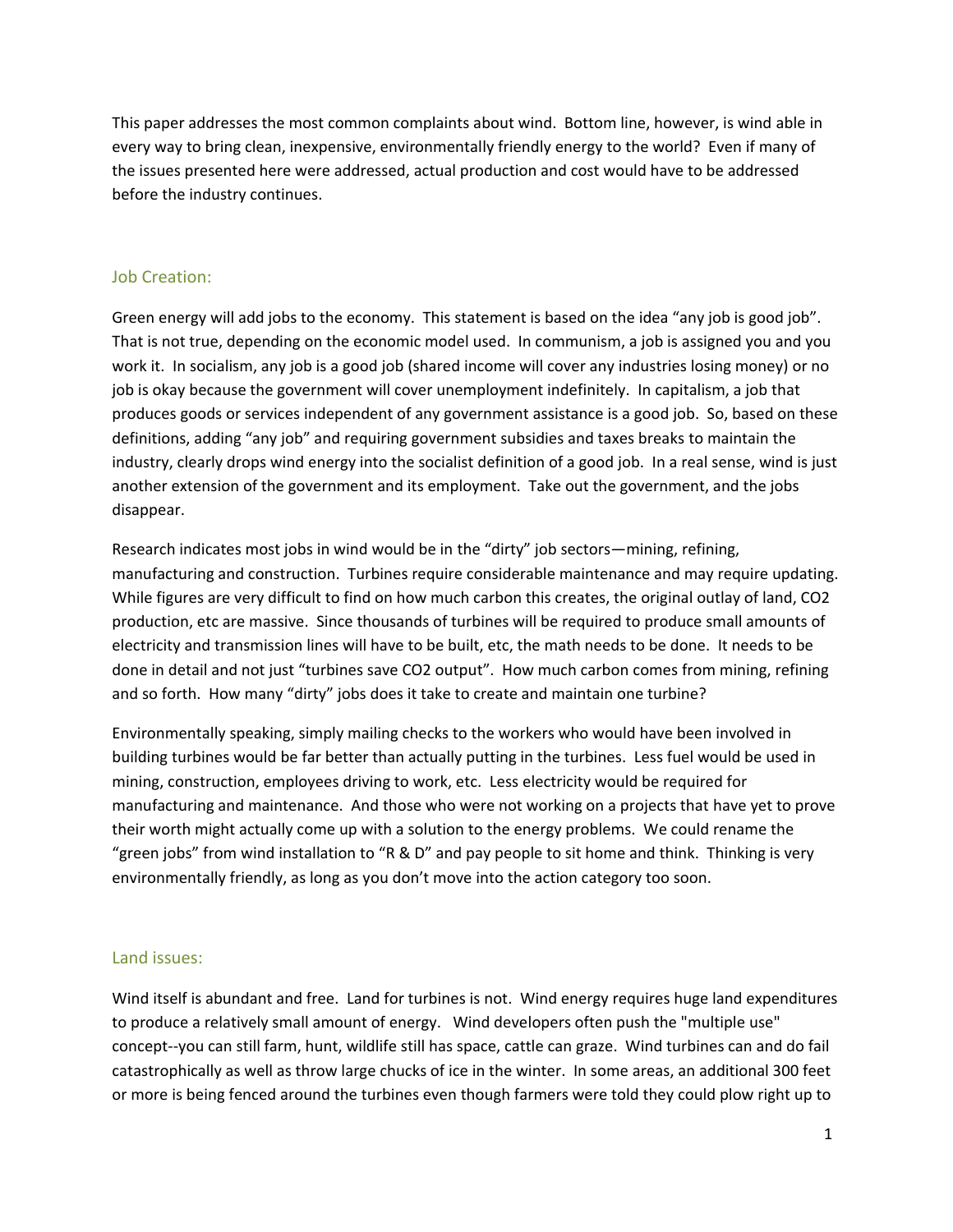the turbines. This means the loss of grazing or farming land that was not part of the original deal. I have not seen pictures of wildlife under turbines and the turbines I do drive by regularly just went in. It takes a while for wildlife to come back to an area if it does come back. One thing turbines will cost is hunting areas. No way will bullets be flying among turbines. Archery might be allowed, though the liability issues would remain. Are there companies that would insure against such liability? I don't know but would suspect such coverage would not be cheap.

There is also the issue of forests being cleared, especially on ridges, to put in wind turbines. The wildlife loses the trees and the forest floor wherever this occurs. There are groups opposing coal mining on ridges yet support turbines going in. Cutting forest is cutting the forest. If coal mining on ridges is wrong due to habitat destruction, turbines are wrong. One could argue turbines do somewhat less damage than mines, so perhaps it's okay to just destroy some of the ridge but not over a certain amount? Who determines how much is too much?

Farming is not completely compatible with wind. Fields are divided, subsoil and top soil mixed, land lost to access roads. After installation, turbines require maintenance and repair, again disturbing the area. Turbines may interfere with aerial application of pesticides and herbicides. Out west, predator control may be affected. If these costs become too high, land owners may choose to sue the wind company for compensation, adding to the cost of wind energy. Or the farmers may lose their farms.

### Mining and other "environmentally friendly" aspects of turbines:

Supporting wind energy means supporting mining of iron ore, bauxite and copper, plus rare earth metals, limestone quarries and gravel pits. Several tons of materials per turbine are needed and many industrial wind sites have 20, 30, and even 60 to 100 turbines. Environmentalists have generally opposed mining, yet supporting wind energy means supporting mining. Rainforests are being replaced by mining because mining is very lucrative. With the current push toward hybrid cars and wind turbines, not to mention electronics, "going green" may actually reduce the rainforest faster than any previous activities. Because it takes so much material per turbine and large numbers of turbines needed to produce small amounts of energy, wind energy will take a huge environmental toll through massive mining activities. This toll cannot be just dismissed as the "cost of saving the planet from fossil fuels". It must be factored in. Rarely do "carbon footprint" models address this, especially with real numbers. Generally, a statement such as "carbon used to construct the turbine is recouped in 2 to 5 years". Let's have actual numbers involving how much carbon is produced by mining, manufacturing, transporting, etc and how much land and forest is lost to mining, roads, and manufacturing plants. Then we can decide how friendly turbines are.

Rare earth mining has often been opposed due to the probability of radioactivity included in the mine with the rare earth metals and the chemicals required to refine the minerals. China currently has a virtual monopoly on both mining and refining. If the US does not want to replace dependence on foreign oil for dependence on Chinese mining and refining of rare earth metals, mining will have to resume in the United States. Groups such as Greenpeace oppose mining but support turbines. You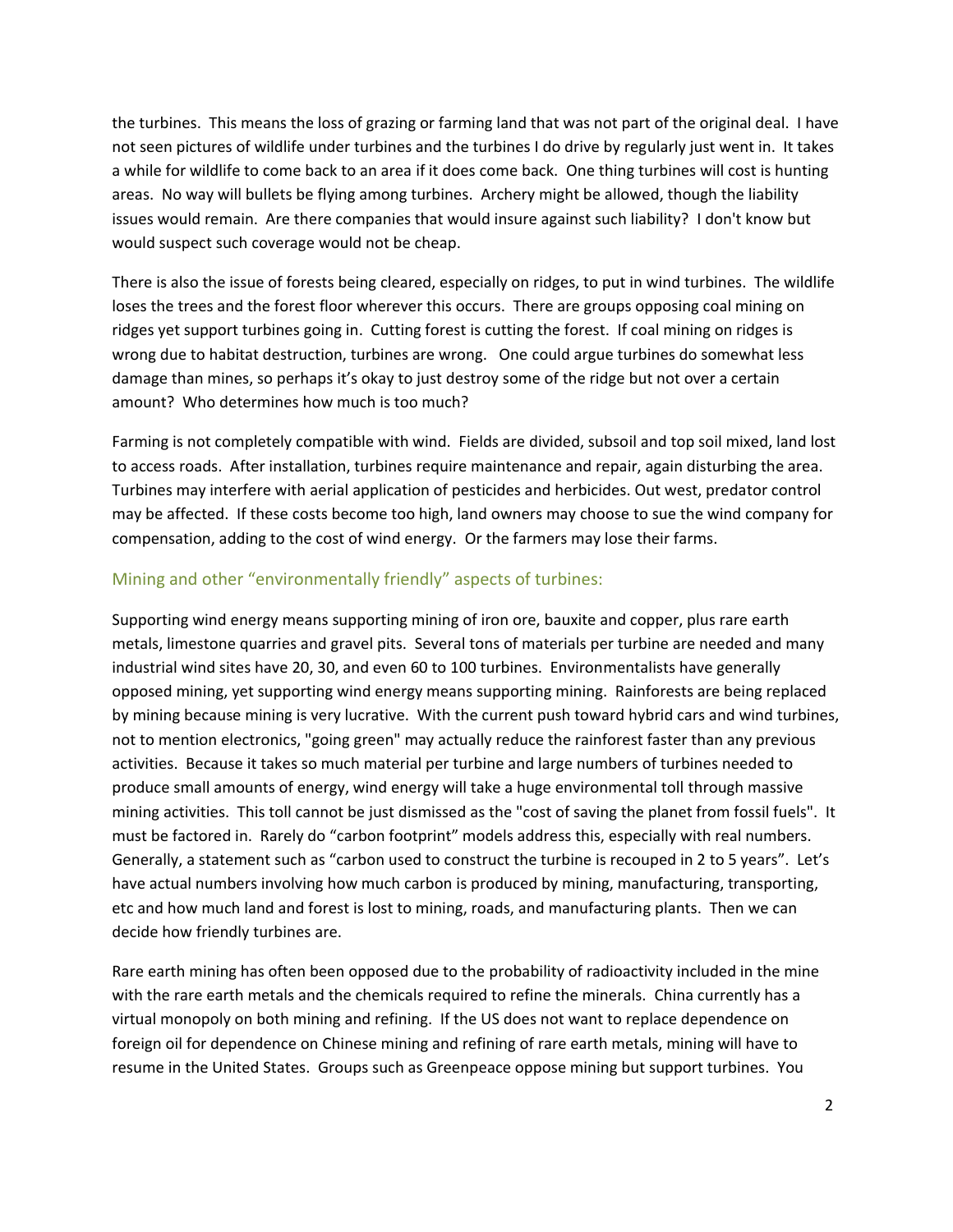cannot have turbines without mining. Natural law says so. Turbines require metals for construction. Metal requires mining and refining.



Photos by author

Turbines require access roads and concrete—tons of these. Expect to see more mountains cut down for gravel needs, and more mining equipment, open pit mines, etc. (Illustrations are coal mines, but equipment is basically the same as other mining.)

Blades are constructed of fiberglass and epoxy in many cases. What environmental impact does this process have?

Reports say Japan is perfecting methods to recycle rare earth magnets. This is good, but until an excess of magnets occurs, mining will continue. With China and India increasing their energy needs dramatically, it seems probable that a huge amount of mining will be needed to make these "earth friendly" turbines before recycling can have a significant impact on demands.

### Too much wind:

People often look out on a windy day, see turbines turning and say "At least we're using the wind". What is not often understood is the narrow window of wind speeds that actually produce significant amounts of electricity. Less than 7 to 9 miles per hour and no electricity is made. Over 55 to 65 mph, no electricity is made. In between is a gradient--maximum production occurs around 25 to 30 mph. Keep in mind, the turbines experience the wind speed 200 to 400 feet above the ground. Standing near the turbines won't necessarily indicate what is happening above with the turbine. Additionally, a turning turbine does not indicate electricity is being produced. In high wind speed, the turbines "clutch out" meaning they turn but don't produce electricity. Watching turbines turn does not tell you anything about the electricity produced. It just tells you the blades are turning.

### Loss of generation due to high wind A recent example from Texas

- ≻ ERCOT wind event, February 24, 2007
	- High winds in central TX caused wind generation tripping
	- Wind production fell 73% (1.5 GW) in 2 hr
	- 750 MW/hr generation drop off combined with 1000 MW/hr load pick up was difficult to deal with



From National Wind Watch Web Site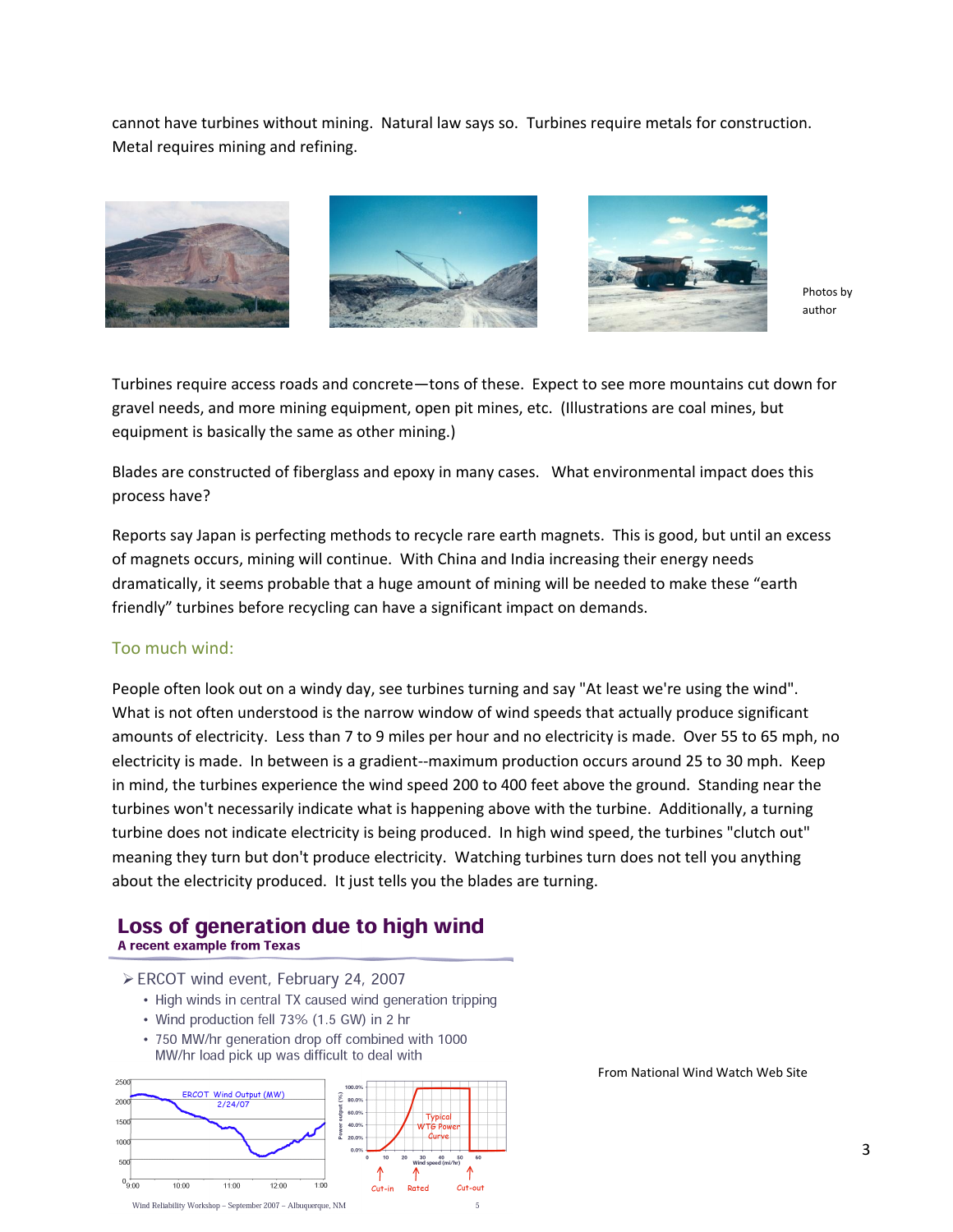### Bird deaths

It was interesting to discover that the Audubon Society is completely OK with raptors and owls being whacked into pieces by wind turbines. The society also appears to have the same philosophy concerning bats, though since bats are mammals, perhaps that could explain the indifference in this case. The "reasoning" behind this is global warming is very serious and a few thousand dead birds is the necessary price of stopping AGW. Plus, cars kill birds all the time. This is true and as a point of fact, stopping the use of automobiles would both cut CO2 emissions and save birds. Of course, that battle is not winnable. So turbines are designated acceptable since no one really knows if the turbines are working and turbines seem to make people feel as if they are helping the planet with little visible sacrifice. However, before condemning thousands of birds to horrible deaths, one should first be sure that the instrument of death is actually worth the cost. CO2 emissions must be shown to be cut significantly through turbine use, on a widespread basis. Today, birds appear to be being killed for no verifiable CO2 reductions and very little energy production. Some recognition of this problem is out there. The concern over bird deaths has led to Altamont Pass in California being ordered to put in new turbines so not so many birds are brutally killed. Fewer dead birds is good. In addition, the BLM stopped issuing permits on BLM land due to eagle deaths. It's not just the NIMBY's asking if the killing of raptors and bats is justifiable.

Also, if turbines are allowed to kill birds without being fined, power plants and other companies must be allowed the same practice. No fining conventional power plants and other industries for dead raptors if turbines get a pass. (Some places do apparently fine turbine owners for such deaths, though I'm not sure how widespread this is.)

### Noise

The subject of noise is a difficult one. An acceptable level of noise varies from person to person. One person may find living next to train tracks acceptable while another person would be miserable. One of the major problems with turbines is that they are often allowed in rural residential areas--where people moved to get away from industry. By calling the turbine sites "farms" the industry attempts to get people to believe turbines are something other than huge industrial electrical generation plants. Farms are fairly quiet--with predictable sounds. Turbines are not. One of the interesting articles about wind energy in England concerned a developer that did not want to situate their turbines near a public park because of the noise. Even though the developer had stated the noise level would be below the legally mandated maximum, the fear existed that the turbine noise would be too loud for such a public area.

According to Capenews.net, Falmouth, MA has been shutting down their turbines when the wind is over 22 mph to help decrease noise complaints. Most graphs indicate that this speed is around the point where turbines produce the most electricity. So the turbines are being shut down as they start to really make electricity. Millions of dollars to produce little electricity and irritate the citizens who helped pay for the turbines. That does not seem like a sound way to produce something as vital as electricity.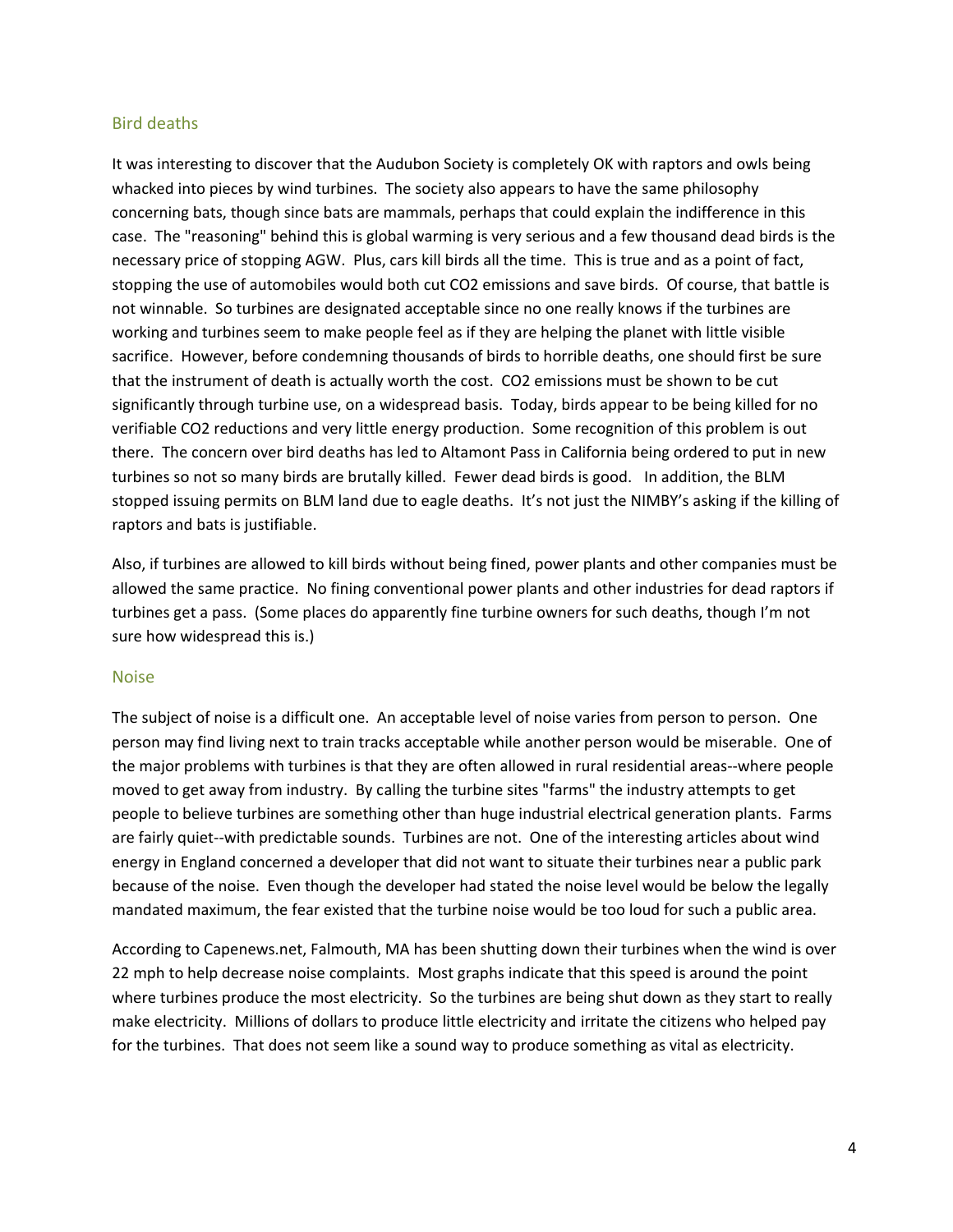### Property values

Property located next to wind turbines would logically be affected to the same degree as homes where a railroad runs close, homes next to refineries, power plants, airports, etc. There are individuals who will buy in such locations. It's doubtful, however, the property will fetch top dollar. The major drawback to selling property next to turbines is the small number of people willing to pay to live in these areas. People often say they would be happy living next to a wind farm, but few ever actually back this assertion up with buying a house next to turbines. Thus, the house will stay on the market longer than real estate in other more conventional areas. The fewer the number of potential buyers, the longer the house takes to sell. Meanwhile, the homeowner is stuck living next to an industrial area which may be loud to him/her, dealing with shadow flicker and huge metal towers close to his home.

Recently, a town back east wrote proposed legislation that would require developers to pay for any lost equity/value in a home next to the wind plant and to buy out persons who did not want to live there. The developers were furious—even though they insisted property values won't drop, they refused to come in with a turbine group if they had to pay for any loss in property values. Seems perhaps the developers are not quite truthful about what happens after the turbines are up.







Photos by author

The first photo makes the turbines look like they are not in a residential area. Probably a good selling point if you want to install a wind power plant. The other photos show the actual area where the turbines are and the crane required to install the turbines.

The wildlife section (below) shows a photo with turbines in the background. Would you buy a house in this area? How close is the house to the turbines?

I would note that power plants do have to go somewhere. The best placement is close to where the power is used so massive amounts of transmission lines are not needed in addition to the plant. Before forever altering someone's life and property, much research and planning needs to go into the placement of plants. Wind turbines do not allow placement in the area needing electricity, except by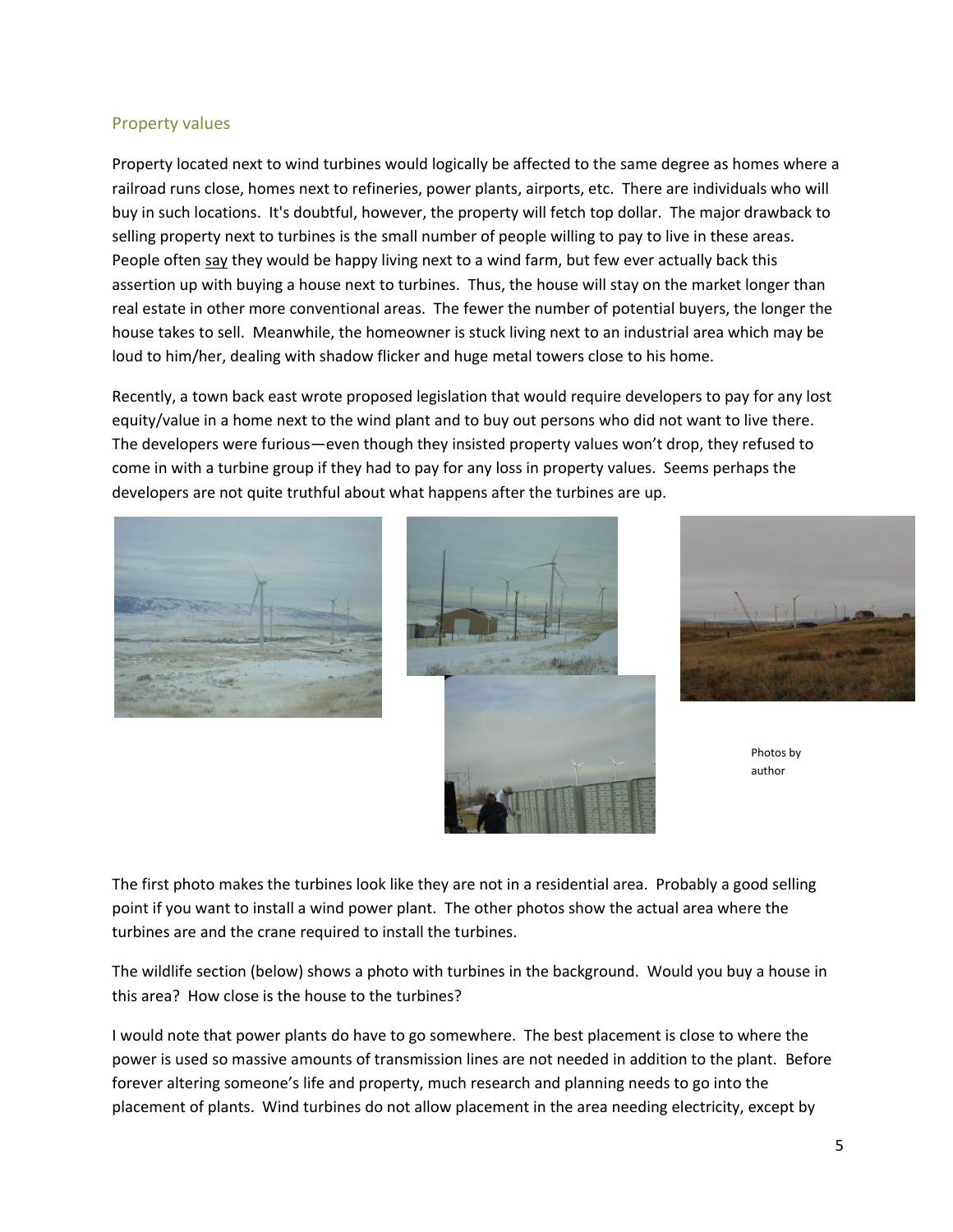chance. Planning and research are on wind speed first, not the housing or people in the area or the number of costly transmission lines that will be needed. This is a serious drawback.

## Light

Rea blinking light atop turbines are often mentioned as problematic. This may be a valid complaint but one that would seem to be easily remedied. A company in Norway (Obstacle Collision Avoidance Systems) is working on lights that only come on if a plane is within a certain distance of the tower. If this technology pans out, the problem would be greatly diminished.

(On the down side, larger turbines and more turbines could be installed if this system works, thus encouraging more environmental damage and wasted spending on an energy source that seems marginal at best. Actual performance is the most important criteria, not aesthetics.)

### Wildlife

As stated earlier, many anti-wind sources say wildlife leaves the vicinity of the turbines. Undoubtedly, during the construction phase, the wildlife does leave. This is also true with oil drilling, where it is often cited by environmentalists as a reason not to drill. If one accepts that wildlife leaving the area is a reason not to drill, then the same standard must be applied to turbines

It's difficult to get hard data on wildlife and turbines. The VP of the Wyoming conservation league stated in the Casper Star-Tribune that wildlife does live under the turbines. When asked to supply a photo, none of the photos showed animals verifiably under the turbines. Photography allows a person make a distant object appear close or more distant. Without a photo of an animal next to a turbine base, I could not consider the photo proof (I am not saying the photo was deliberately vague, only that it did not prove definitively that wildlife was under the turbine.) The photo below illustrates this.

How far away from the houses are the turbines?

While most wildlife may return after construction, there remains the question of sage grouse living under the



turbines. The only photos I found show them outside of the turbines or in a location that cannot be verified as inside the turbine group. The most important point in the wildlife discussion is that environmental groups have stopped drilling activities in oil and gas to protect wildlife. Until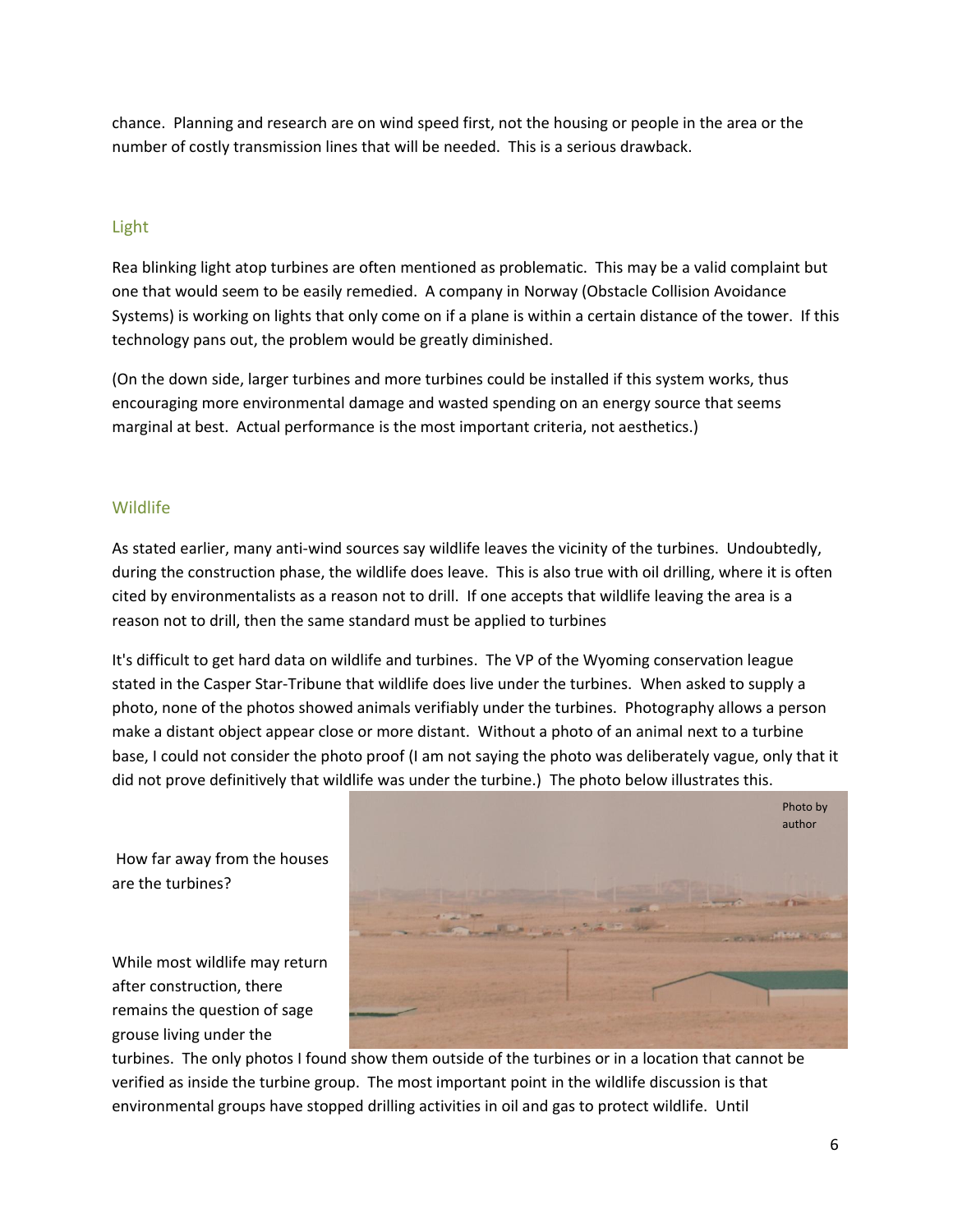independent scientific evidence is produced showing turbines do not harm wildlife, turbines must be subject to the same restrictions as oil/gas drilling is. There are not two standards. If one activity is wrong because it potentially harms wildlife, any activity that potentially harms wildlife is wrong.

### Visual impacts







The pictures on the left show oilfields (the Jonah field in southwestern Wyoming and gas wells in the Powder River Basin) from the air. The top right is the Tahachapi Wind turbines in California and the Gorgonio wind turbines in California. Visual and land impacts look quite similar. Note that in the oilfield, the drill rigs are replaced with much smaller pump jacks or natural gas piping after drilling is complete. Turbines remain 400 ft tall for their lifespan.

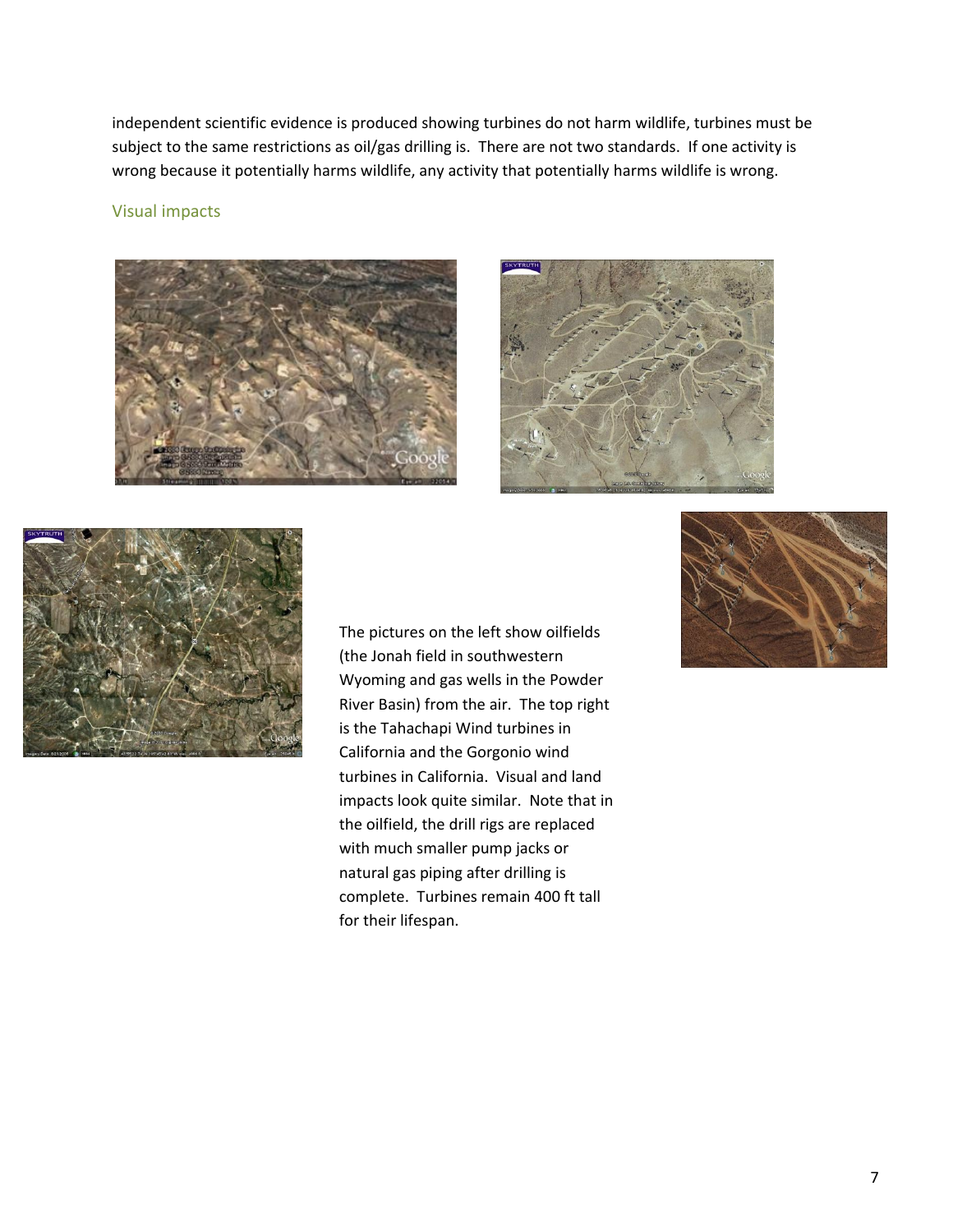### Intermittent nature

Some wind proponents say wind will help with peak times. Actual experience says it may or may not. The graph on the right is actual data from a wind farm in Texas. During peak demand, the wind was at its lowest. This may not always be the case, but we need a large quantity of actual output and demand numbers before it can be shown to be true or false.



Figure 2: CAISO Wind Generation during the 2006 Heat Wave

In researching the intermittent nature of wind, the following statement from the Renewable Energy Research Laboratory, University of Massachusetts at Amherst attributed to Utility Wind Interest Group, 2003, was the most disturbing:

### **The need for back-up generation**

Wind power plants have been installed in the United States for long enough that detailed studies have been completed on the impacts and costs of its intermittency. A recent study concluded that, "...the results to date also lay to rest one of the major concerns often expressed about wind power: that a wind plant would need to be backed up with and equal amount of dispatchable generation. It is now clear that, even at moderate wind penetrations, the need for additional generation to compensate for wind variations is substantially less than one-for-one and is often closer to zero."

- Utility Wind Interest Group (UWIG) "Wind Power Impacts on Electric-Power-System Operating Costs, Summary and Perspective on Work Done to Date, November 2003"

Okay, it's time to demand that those who make such claims to back up their beliefs with action. Wyoming has 1101 mwh of wind energy installed as of 9/30/2010 (AWEA database). The Dave Johnson power plant produces about 810 to 820 mwh of power annually. So, prove the value of wind and *shut the plant down*. If Wyoming isn't windy enough to have turbines supply 100% of the power all of the time, nowhere is. Okay, let's let the wind advocates fudge a bit and just shut down one quarter or one half of the power plant. Do the same in Texas. Anywhere—find a state that has sufficient wind according to the advocates of wind and shut down a coal fired power or any conventional plant replacing it with only turbines. If the wind energy people are completely honest, this will not be a problem. If this cannot or will not be done, it does appear that money for wind energy would be better burned for electrical generation. If wind cannot replace fossil fuel power plants, then it fails at its primary goal, that of reducing CO2 in the atmosphere. Construction, mining and installation are actually making the situation worse if the turbines are not cutting CO2. It's time to make sure of what is actually happening and shutting down a coal plant with no replacement except wind should show us if those turbines are saviors or demons.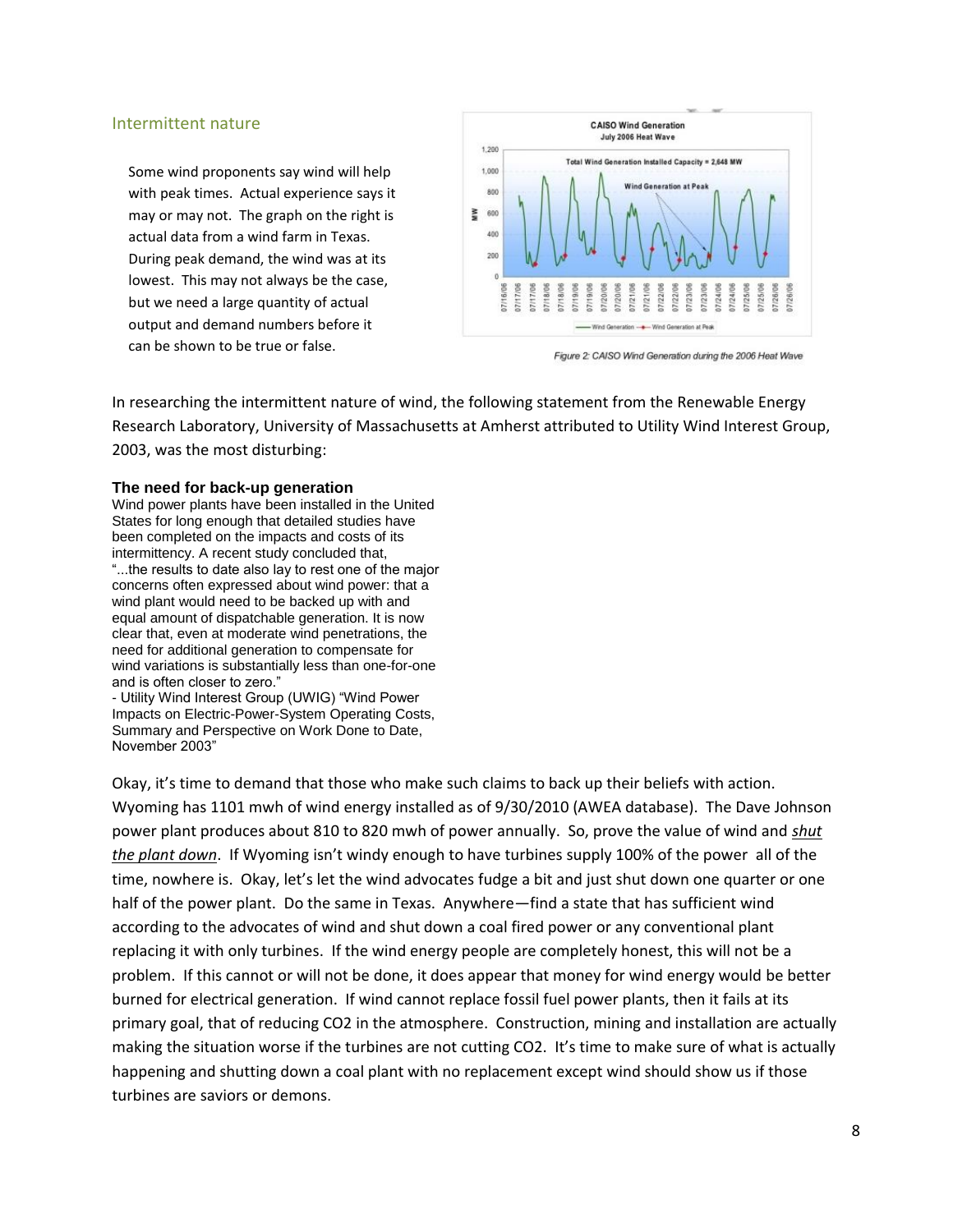### Actual results:

There are many arguments that wind brought us to America and was good enough for our grandfathers. That would be the grandfathers that walked or took a horse for transportation, had no electricity, no running water and tiny houses on the prairie. Not the ones now with lights, A/C, freezers, computers….. The argument simply does not apply unless the goal is to return to a society without electricity.

Using wind is using a technology that was first just mechanical (pumping water, etc) then individual power sources (ranches, etc outside the grid) and now applying it to a fully electrical society based on instant on, A/C current. This is a huge leap and one that does not seem to have actually been researched. Money was thrown in by the government and turbines became the new savior of the planet. But designating something as a solution does not make it so. Most claims are that wind can produce maybe 10% of our energy—and then only intermittently. Pouring money into this idea before actual performance could be verified was not a good thing. Left on its own, wind energy may have faded away as impractical and been replaced by something that was far more efficient.

One part of wind energy that is difficult, if not impossible, to verify is the stated potential of wind power plants versus the actual output. All wind plants should be required to publish this information. A day by day, hour by hour listing of wind plants and the actual output, plus the original stated generation factor, which is generally the number used to sell wind energy (as in "Wind farm of "x" mwh capacity that can supply "y" number of homes—note the word can, not does). As it stands, wind energy has a license to claim anything it wishes. This is the same thing as say Ford or GM testing the mileage of their cars on a clear, calm day, in no traffic on a flat road. People were angry when they discovered that the car company's estimated mileage was nothing like real mileage achieved. Changes were made and the mileage numbers were required to be more realistic. Wind power should be subject to the same standards. Taxpayers and consumers should know what their money is producing or not producing.

Wind may be a friend, it may be foe. It's time to require proof of which adjective applies in scientific, verifiable numbers and studies. No more saying "Wind does……." Show the carbon savings in clear numbers and not statistics. Show the carbon dioxide output in Denmark before and after wind installation. Make sure this is due to turbines and not outsourcing, conservation ,etc. Show where wind has survived without turbines. Require independent verification from other than governments that subsidize wind and wind turbine sellers. Shut down a coal plant and replace it with only wind. Shut the turbines down for a month and see if anyone notices. Do the same with the coal powered plant. Wind may be the answer, but no more spending, no more building until proof of effectiveness is given.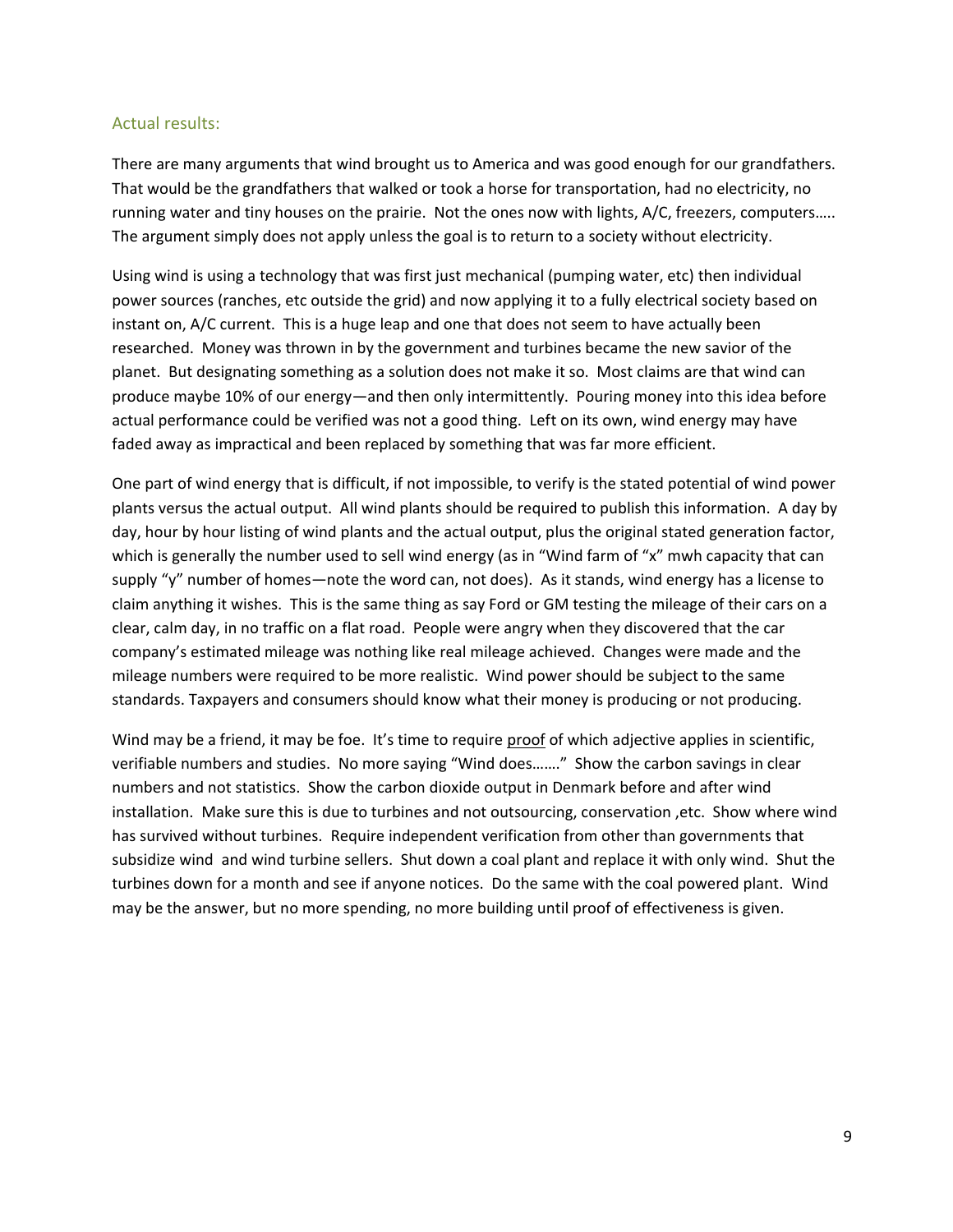### References:

| www.vectorsite.net             | Dave Johnson power plant photo               |
|--------------------------------|----------------------------------------------|
| www.fcwa.org                   | water usage                                  |
| renewable energy research lab, |                                              |
| University Of Mass., Amherst   | any little bit helps, wind can stand alone   |
| www.coloradon.com              | turbine repairs                              |
| www.greenenergyohio.org        | graph of energy output                       |
| http://trib.com                | new warning lights                           |
| www.ogd.com                    | developers pay for lost property value       |
| www.windaction.org             | English developer says his turbines are loud |
| AP article                     | BLM stops leasing due to eagle deaths        |
|                                |                                              |
|                                |                                              |

| www.windaction.org           |  |
|------------------------------|--|
| http://windfarmrealities.org |  |
| www.wind-watch.org           |  |
| http://www.na-paw.org/       |  |

General information sites

Photos not identified as the authors were included according to the "fair use" doctrine of copyright law for non-commercial news reporting, education and discussion purposes.

Sheri Kimbrough P O Box 1545 Evansville, Wy 82636 307-265-7128 [sherik@vcn.com](mailto:sherik@vcn.com)

I will provide additional research and answer questions you may have. Feel free to email or to phone if you want additional information.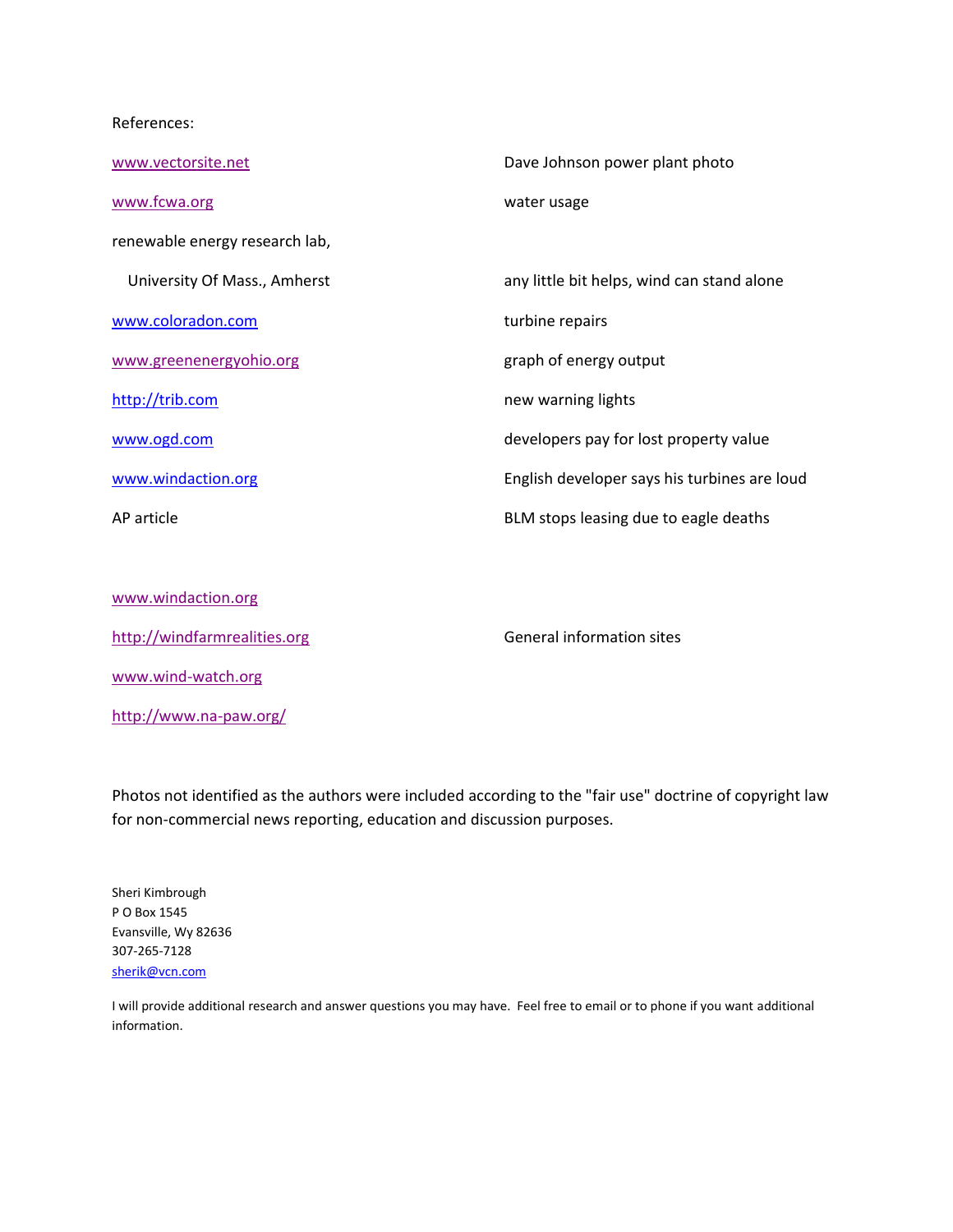# A Pictorial Look at Turbines



A turning turbine is not necessarily a productive turbine. There's a curve of power produced, a cut-in speed and a cut-out speed. All a turning turbine means is that at least a tiny amount of electricity. It does not speak to the actual output.



1.4 Typical power curve relating wind speed to electrical output. Data for a Bonus turbine (broken section at and above cut-out speed inserted by author). There is negligible generation below 5 m/s; peak output is not reached until 15 m/s (Beaufort 7 - Near Gale) and at 25 m/s the turbine is shut down for safety.

# CO2 Savings





Increased mining, etc are incurred in building and maintaining turbines. Conventional power plants remain open and running. Where are the savings?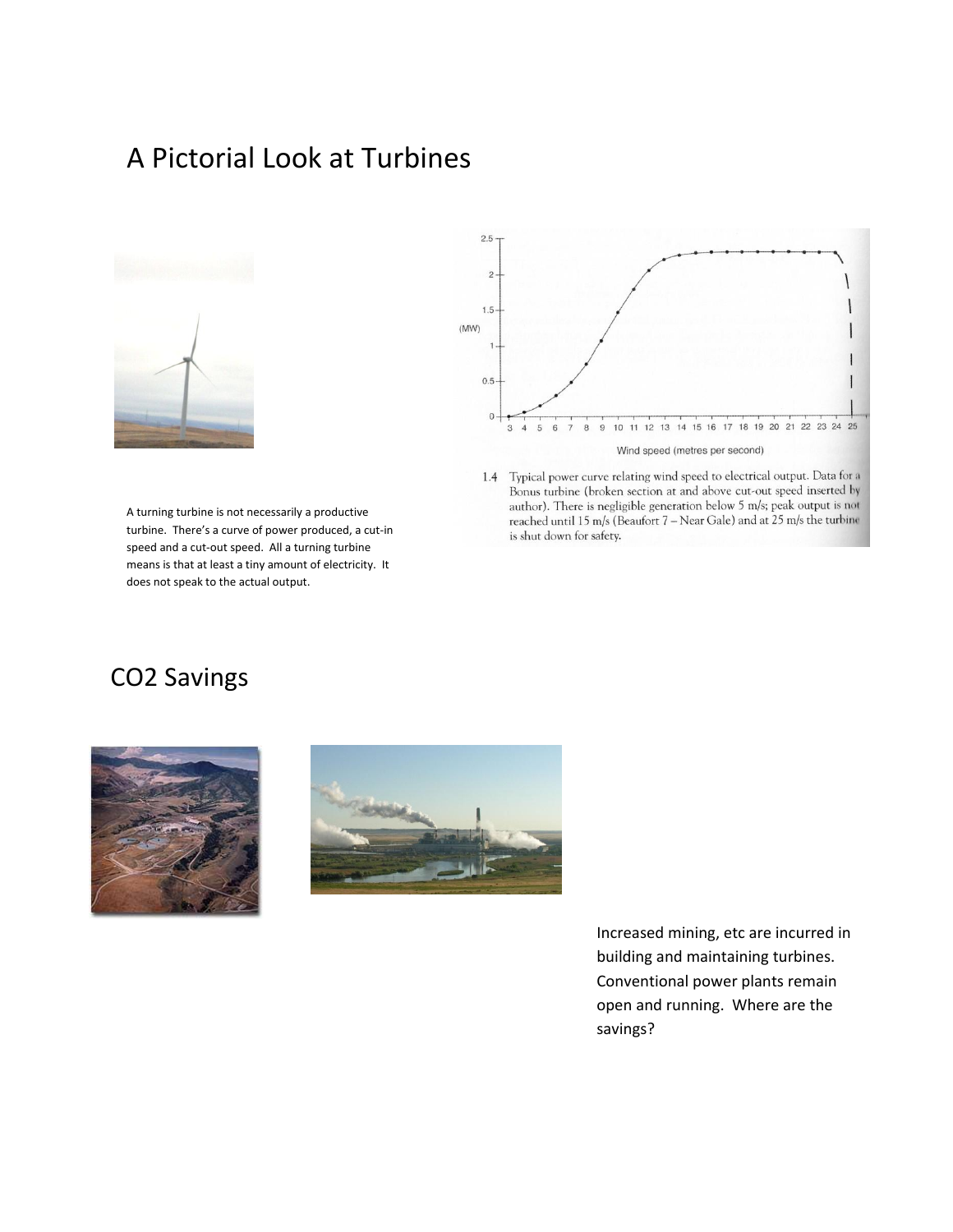### Property values:



Would you pay \$200,000 for this house?

How about now?



Home on the range—now with shadow flicker, noise, 400 ft towers. The turbines produce marginal, intermittent energy. For this, a homeowner goes from country home to living next to a power plant. In an area designated rural residential.





Oil workover rig—similar in height to a drill rig. The actual pump jack seen at the bottom of the rig is much smaller. This is what is left in the oilfield after

> If drill rigs must be kept out to preserve the view, so must turbines.

### Multiuse



Security gate to wind power plant. In over 25 years, the oilfield on the same road never had a gate, just a sign to stay out. So this is eco-friendly, multiuse?



Cattle that appear to be grazing either very near or under turbines. This would constitute multiuse.



drilling. These are all this better than a pump jack or oil rig? These are forever 200 to 400 feet tall.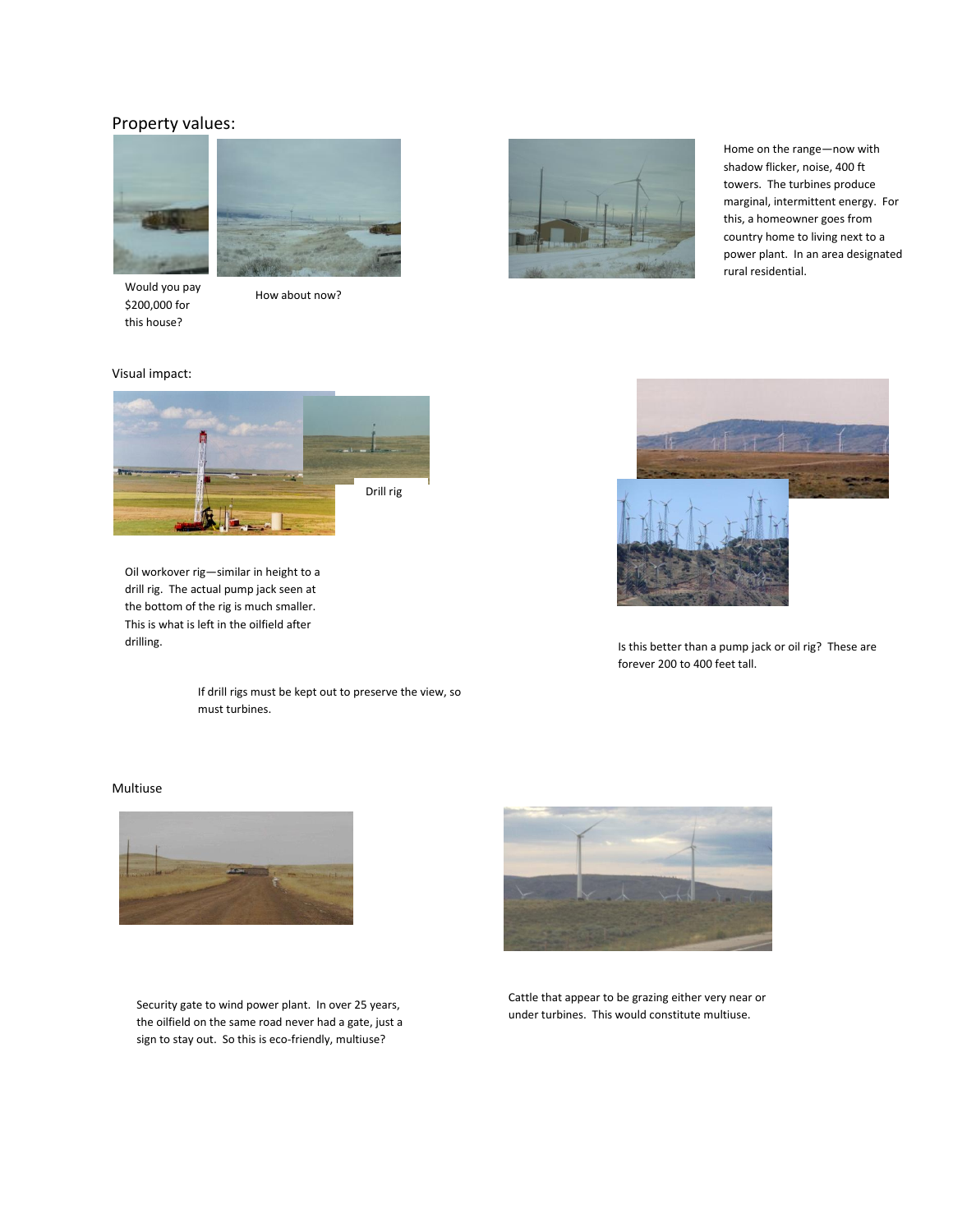### Wildlife





Deer and other wildlife stay and forage

Deer leave the area, either temporarily or permanently

There does not seem to be enough information to know on this. However, if wildlife do leave, even during construction, turbines need the same regulations as oil rigs.

Free Fuel (example to illustrate problem)



House #1 gets water from a well. The water is free. To get it to the house, it takes \$10,000 in construction cost, a pump and maintenance costs. The water is free.



House #2 buys water from a municipal source. Cost is approximately \$35 per month, or in 20 years, the homeowner pays \$8400.

Looking at the water as a "free fuel", which is the best deal? Same applies to wind turbines, when arguing the fuel is "free".